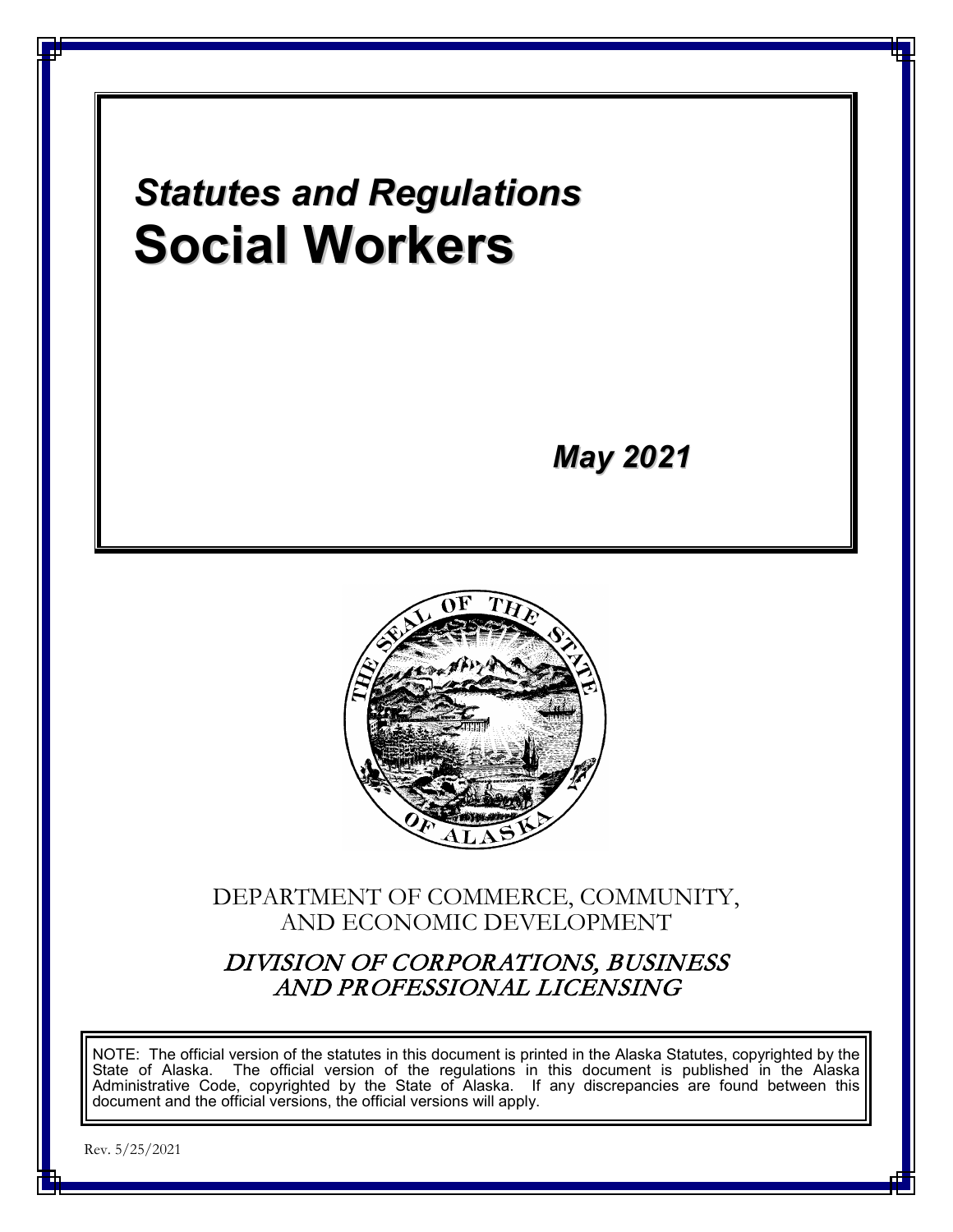# **TABLE OF CONTENTS**

# **Page**

# **Section**

| 1. Social Work Statutes    |
|----------------------------|
|                            |
|                            |
| 2. Social Work Regulations |
|                            |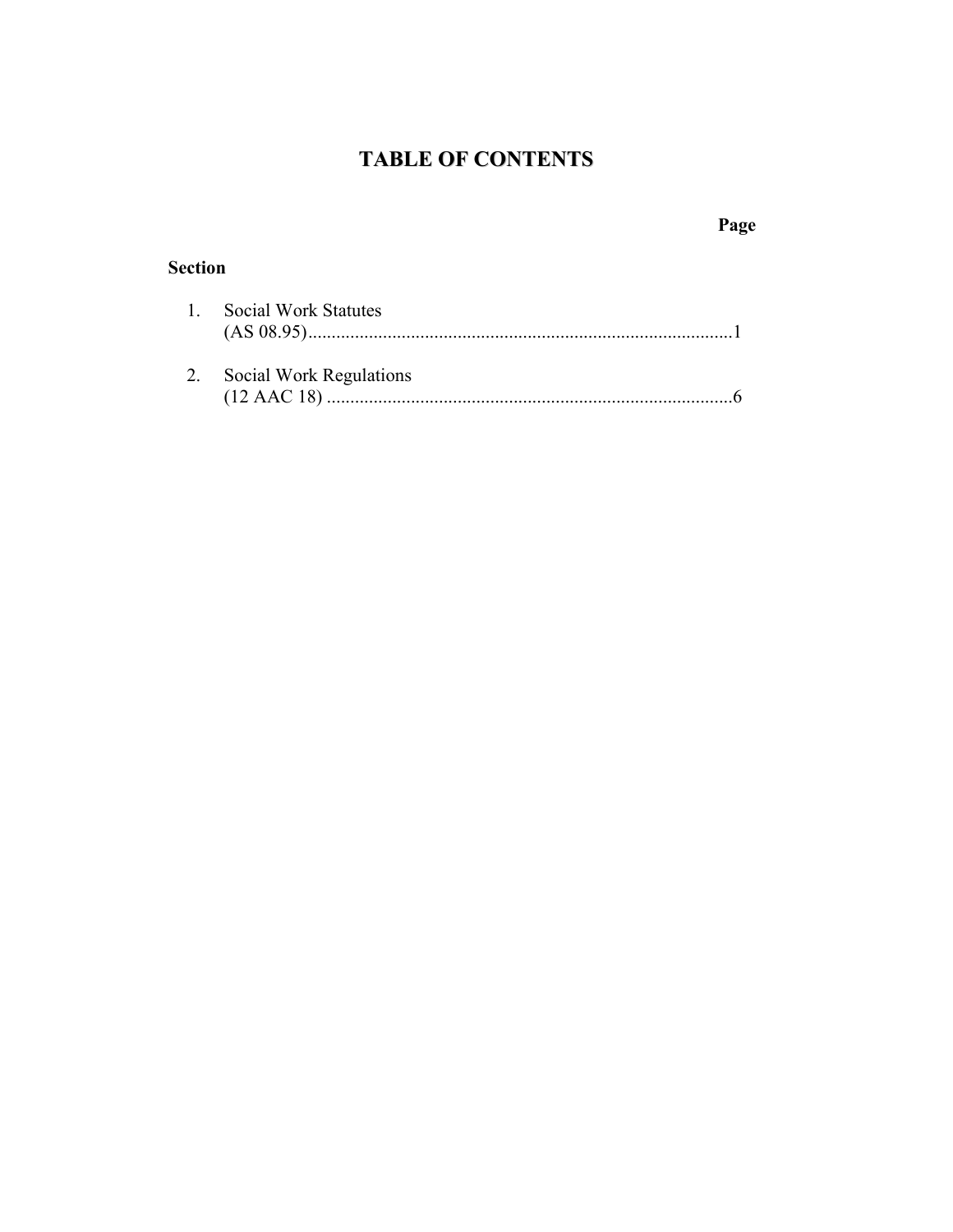### **CHAPTER 95. SOCIAL WORKERS**

**Articles**

- **1. Board of Social Work Examiners (§§ 08.95.010 – 08.95.050)**
- **2. Licensing (§§ 08.95.100 – 08.95.130)**
- **3. General Provisions (§§ 08.95.900 – 08.95.990)**

# **ARTICLE 1. BOARD OF SOCIAL WORK EXAMINERS**

#### **Section**

- **10. Creation and membership of the board**
- **20. Board meetings**
- **30. Duties**
- **40. Continuing education requirement**
- **50. Disciplinary sanctions**

**Sec. 08.95.010. Creation and membership of the board.** (a) There is created the Board of Social Work Examiners composed of five members, as follows: one member licensed under this chapter as a baccalaureate social worker; one member licensed under this chapter as a master social worker; two members licensed under this chapter as clinical social workers; and one public member who has never been licensed under this chapter. At least one of the licensed members must be a person who is not an employee of a federal, state, or local government.

(b) Members of the board shall elect a member of the board as chair. The chair serves for a term of one year.

**Sec. 08.95.020 Board meetings.** The board shall hold at least two meetings each year. The board may hold additional meetings at the call of the chair or of a majority of the board members.

#### **Sec. 08.95.030. Duties.** The board shall

(1) issue licenses to qualified applicants;

- (2) adopt regulations
	- (A) requiring that continuing education requirements be satisfied before a license is renewed;
	- (B) establishing a code of professional ethics that a licensee must observe;
	- (C) establishing standards of practice for social work performed by a licensee; and

(D) establishing standards for supervisors and for supervision that is required for licensure under AS 08.95.110 (a);

(3) adopt regulations necessary to carry out the duties and purpose of this chapter.

**Sec. 08.95.040. Continuing education requirement.** (a) The board shall adopt continuing education requirements for persons licensed under this chapter. Continuing education requirements that must be satisfied before the first biennial renewal of a person's license must include a minimum of 45 hours of education or training with a minimum of three hours in professional ethics, six hours in substance abuse, and six hours in cross-cultural education that includes issues relating to Alaska Natives. After the first biennial renewal of a license, continuing education requirements for that person's license renewal must include three hours in professional ethics, six hours in substance abuse, and six hours in cross-cultural education, three hours of which must include issues relating to Alaska Natives.

(b) The board shall appoint three persons licensed under this chapter to serve as a continuing education committee. The committee shall advise the board on matters related to continuing education for social workers. One person appointed to the committee must be familiar with social problems in the rural areas of the state.

**Sec. 08.95.050. Disciplinary sanctions.** (a) The board may impose a disciplinary sanction under AS 08.01.075 if it finds that a licensee

(1) secured a license through deceit, fraud, or intentional misrepresentation;

(2) engaged in deceit, fraud, or intentional misrepresentation in the course of providing professional services or in the course of professional activities;

(3) advertised professional services in a false or misleading manner;

(4) violated this chapter, a regulation adopted under this chapter, or an order issued by the board;

(5) is the subject of a disciplinary sanction or other adverse licensing action in another jurisdiction relating to a social work license;

(6) failed to report to the board that the licensee is or was the subject of a disciplinary proceeding or other adverse licensing action in another jurisdiction relating to a social work license;

(7) has been convicted of a felony or has been convicted of a misdemeanor that reflects on the licensee's ability to practice competently and professionally;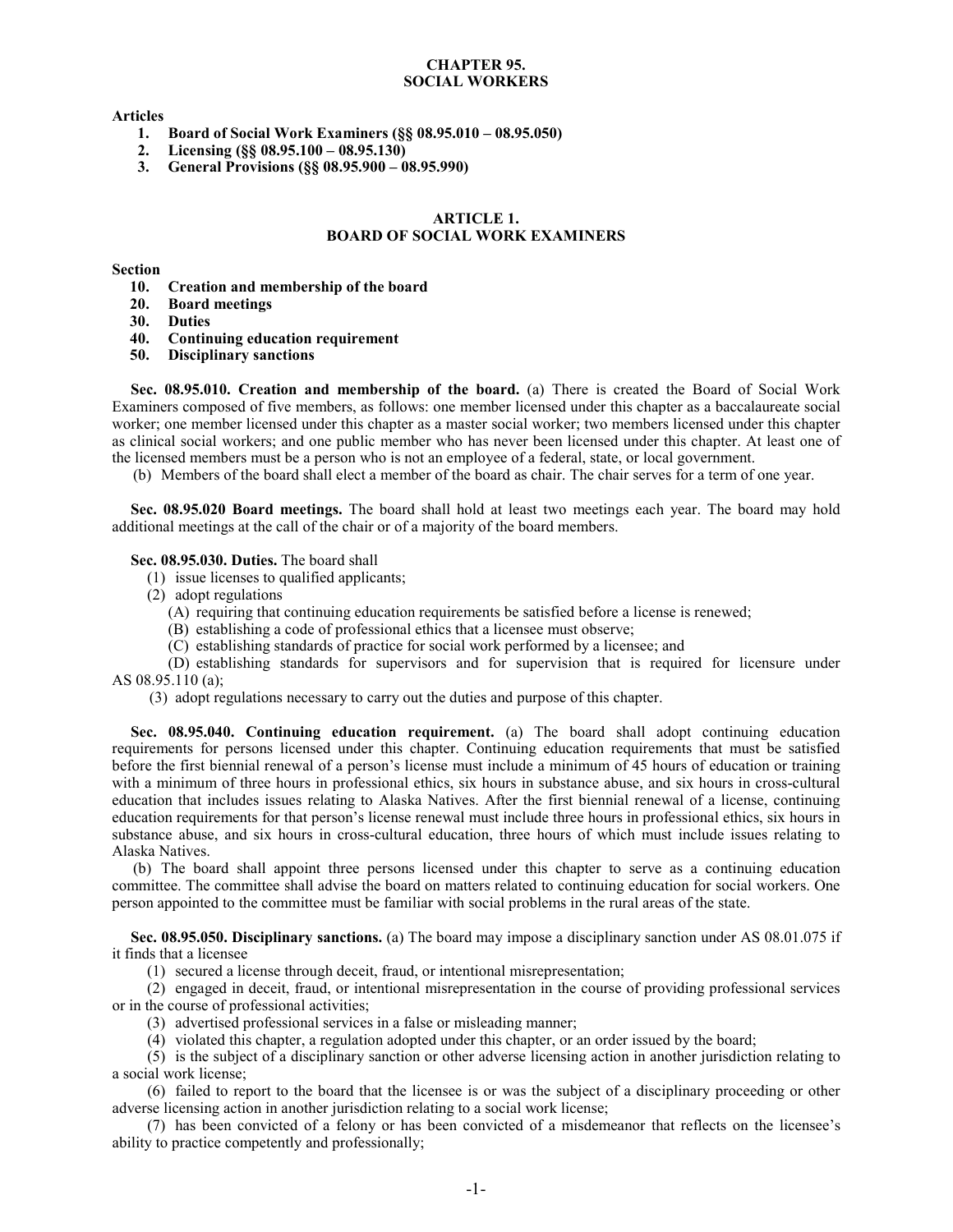(8) intentionally or negligently engaged in, or permitted persons under the licensee's supervision to engage in, client care that did not conform to minimum professional standards or to the standards of practice adopted by the board regardless of whether actual injury to the client occurred;

(9) continued to practice after becoming unfit due to

- (A) professional incompetence;
- (B) failure to keep informed of current professional practices;

(C) addiction to or severe dependency on alcohol or other drugs that impairs the ability to practice safely;

or

(D) physical or mental disability;

(10) engaged in lewd, immoral, or unethical conduct in connection with the delivery of professional services to clients; or

(11) while licensed to practice social work, engaged in sexual contact with a person during the time period that the person was a client or within two years after termination of the licensee's professional relationship with the client.

(b) The board may not impose disciplinary sanctions on a licensee for the evaluation, diagnosis, or treatment of a person through audio, video, or data communications when physically separated from the person if

(1) the licensee or another licensed health care provider is available to provide follow-up care;

(2) the licensee requests that the person consent to sending a copy of all records of the encounter to a primary care provider if the licensee is not the person's primary care provider and, if the person consents, the licensee sends the records to the person's primary care provider; and

(3) the licensee meets the requirements established by the board in regulation.

(c) The board shall adopt regulations restricting the evaluation, diagnosis, supervision, and treatment of a person as authorized under (b) of this section by establishing standards of care, including standards for training, confidentiality, supervision, practice, and related issues.

#### **ARTICLE 2. LICENSING**

**Section**

- **100. License required**
- **110. License requirements**
- **120. Licensing by credentials**
- **125. Temporary license to practice social work**
- **130. Display of license**

**Sec. 08.95.100. License required.** (a) A person who practices clinical social work without obtaining a license under this chapter to practice clinical social work is guilty of a class B misdemeanor unless the person is

(1) licensed under a provision of this title that is outside this chapter, is practicing within the scope of that license, and is not representing to the public by title or description of service as being engaged in the practice of clinical social work; or

(2) practicing clinical social work as a student in a social work program approved by the board.

(b) A person is guilty of a class B misdemeanor if the person is not licensed

(1) under this chapter and uses the title "social worker" unless the person is exempt from licensure under AS 08.95.911;

(2) as a clinical social worker under this chapter or has a clinical social worker license that is suspended, revoked, or lapsed, and the person

(A) uses in connection with the person's name the words or letter "L.C.S.W.," "Licensed Clinical Social Worker," or other letters, words, or insignia indicating or implying that the person is a licensed clinical social worker; or

(B) in any way, orally or in writing, directly or by implication, holds out as a licensed clinical social worker;

(3) as a master social worker under this chapter or has a master social worker license that is suspended, revoked, or lapsed, and the person

(A) uses in connection with the person's name the words or letters "L.M.S.W.," "Licensed Master Social Worker," or other letters, words, or insignia indicating or implying that the person is a licensed master social worker; or

(B) in any way, orally or in writing, directly or by implication, holds out as being a licensed master social worker; or

(4) as a baccalaureate social worker under this chapter or has a baccalaureate social worker license that is suspended, revoked, or lapsed, and the person

(A) uses in connections with the person's name the words or letters "L.B.S.W.," "License Baccalaureate Social Worker," or other letters, words, or insignia indicating or implying that the person is a license baccalaureate social worker; or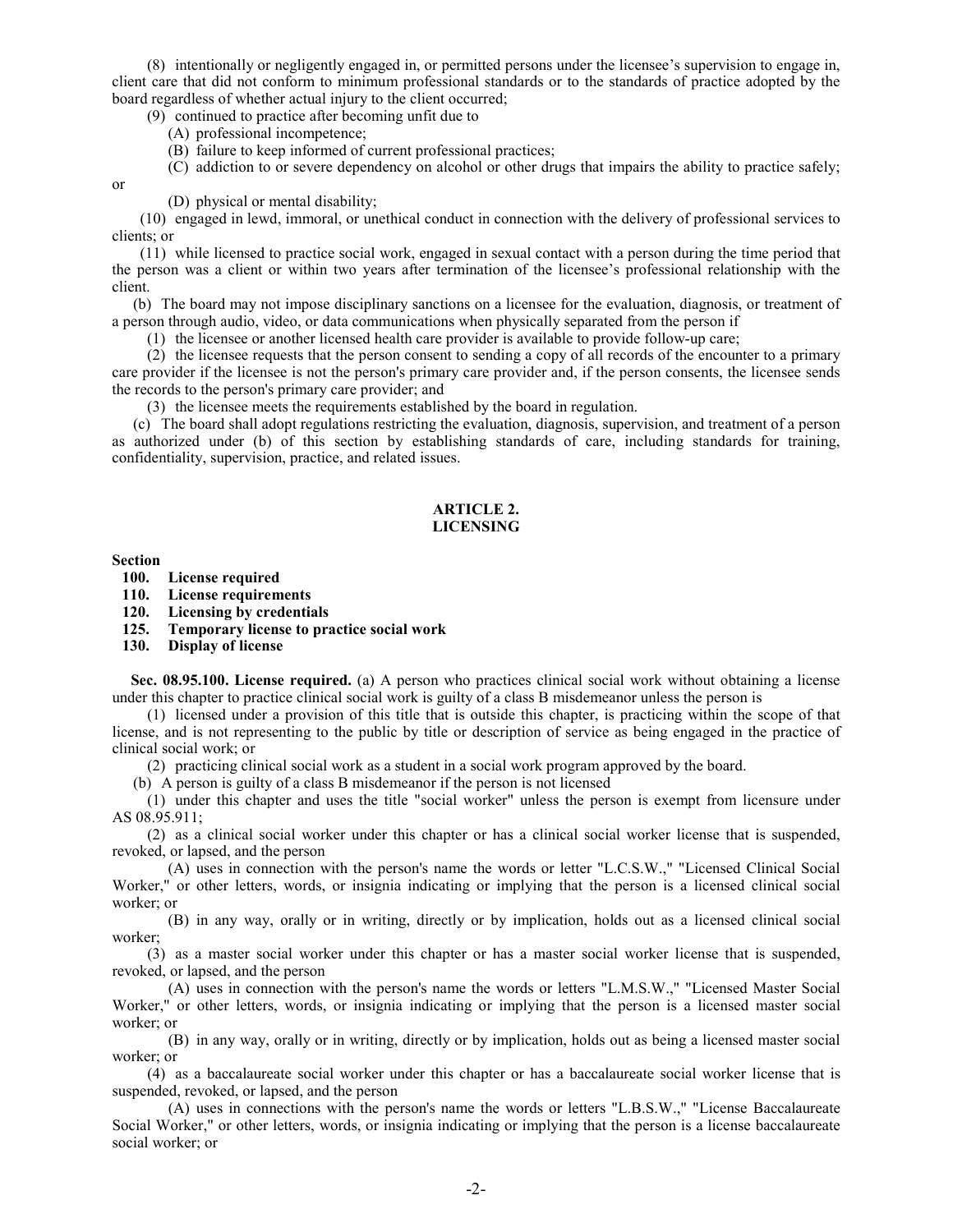(B) in any way, orally or in writing, directly or by implication, holds out as being a licensed baccalaureate social worker.

(c) *[Repealed, Sec. 26 ch 118 SLA 1998.]*

**Sec. 08.95.110. License requirements.** (a) The board shall issue a license to practice clinical social work to a person who

(1) has received a master's degree or a doctoral degree in social work from a college or university approved by the board;

(2) has completed, within the 10 years before application for licensure and under the supervision of a licensed social worker, licensed psychologist, or licensed psychiatrist either

(A) a minimum of two years of continuous full-time employment in postgraduate clinical social work; or

(B) a minimum of 3,000 hours of less than full-time employment in a period of not less than two years in postgraduate clinical social work;

(3) is of good moral character;

(4) is in good professional standing and is fit to practice social work as determined by the board;

(5) has provided three professional references that are acceptable to the board, including, if the applicant

(A) was previously employed to practice social work, one reference from a person who was the applicant's employer while practicing social work unless the applicant demonstrates to the satisfaction of the board that the applicant is unable to satisfy the requirement of this subparagraph through no fault of the applicant; and

(B) is currently employed to practice social work, a reference from the applicant's current employer;

- (6) has satisfactorily completed the examination given by the board for clinical social worker licensing; and
- (7) has paid required fees.

(b) The board shall issue a license authorizing use of the title, "master social worker" to a person who

(1) satisfies the requirements of  $(a)(1)$ ,  $(3)$  -  $(5)$ , and  $(7)$  of this section; and

(2) has satisfactorily completed the examination given by the board for master social worker licensing.

- (c) The board shall issue a license authorizing use of the title, "baccalaureate social worker" to a person who
	- (1) satisfies the requirements of  $(a)(3) (5)$  and  $(7)$  of this section;
	- (2) has received a bachelor's degree in social work from a college or university approved by the board; and

(3) has satisfactorily completed the examination given by the board for baccalaureate social worker licensing.

**Sec. 08.95.120. Licensing by credentials.** (a) The board shall issue a license to practice clinical social work if the applicant

(1) holds a current license to practice social work in another jurisdiction that, at the time of original issuance of the license had requirements for licensure equal to or more stringent than those of this state;

(2) is not the subject of an unresolved complaint or disciplinary action before a regulatory authority or a professional social work association;

(3) has provided three professional references that are acceptable to the board, including, if the applicant

(A) was previously employed to practice social work, one reference from a person who was the applicant's employer while practicing social work unless the applicant demonstrates to the satisfaction of the board that the applicant is unable to satisfy the requirement of this subparagraph through no fault of the applicant; and

(B) is currently employed to practice social work, a reference from the applicant's current employer.

(4) has not had a license to practice clinical social work revoked, suspended or surrendered in lieu of disciplinary action in this state or another jurisdiction;

(5) has submitted proof of continued competency satisfactory to the board; and

(6) has paid required fees.

(b) The board shall issue a license to use the title "master social worker" or "baccalaureate social worker," as applicable, to an applicant who

(1) holds a current similar license from another jurisdiction that, at the time of original issuance of the license, had requirements for the license that were equal to or more stringent than those of this state;

(2) is not the subject of an unresolved complaint or disciplinary action before a regulatory authority or a professional social work association;

(3) has provided three professional references that are acceptable to the board, including, if the applicant

(A) was previously employed to practice social work, one reference from a person who was the applicant's employer while practicing social work unless the applicant demonstrates to the satisfaction of the board that the applicant is unable to satisfy the requirement of this subparagraph through no fault of the applicant; and

(B) is currently employed to practice social work, a reference from the applicant's current employer;

(4) has not had a license to practice social work or to use the title "social worker" revoked, suspended, or surrendered in lieu of disciplinary action in this state or another jurisdiction;

(5) has submitted proof of continued competency satisfactory to the board; and

(6) has paid required fees.

**Sec. 08.95.125. Temporary license to practice social work.** (a) On receipt of a completed application for a social worker license, a request for a temporary license, and payment of the application fee and temporary license fee determined under AS 08.01.065(c), the board, a member of the board, or an employee of the department designated by the board may issue a temporary license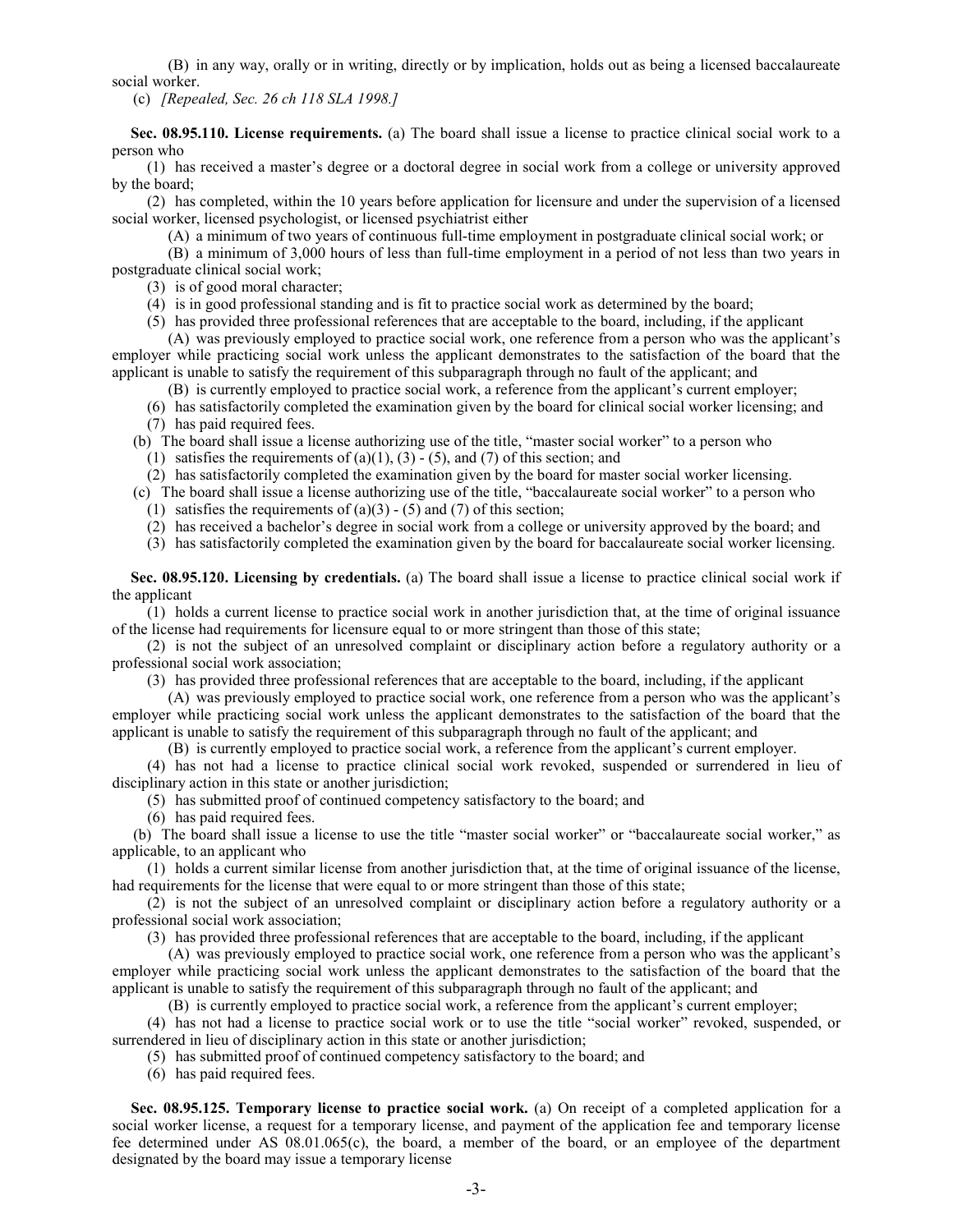(1) to use the title "master social worker" to an individual who

(A) satisfies the requirements of AS  $08.95.110(a)(1)$  and  $(3)$ ; or

(B) satisfies the requirements of AS 08.95.120(a)(2) and (4) and provides a photocopy, together with a sworn statement as to the copy's veracity, of the applicant's current license as a master social worker in another jurisdiction;

(2) to use the title "baccalaureate social worker" to an individual who

(A) satisfies the requirements of AS  $08.95.110(a)(3)$  and  $(c)(2)$ ; or

(B) satisfies the requirements of AS 08.95.120(a)(2) and (4) and provides a photocopy, together with a sworn statement as to the copy's veracity, of the applicant's current license as a baccalaureate social worker in another jurisdiction;

(b) A temporary license provided to an applicant under (a)(1)(A) or (a)(2)(A) of this section is valid for one year and is valid notwithstanding the applicant's failure to satisfactorily complete the examination required under AS 08.95.110(a)(6) during the period that the license is valid.

(c) A temporary license issued under  $(a)(1)(B)$  or  $(a)(2)(B)$  of this section is valid for one year.

(d) An individual's temporary license becomes invalid, notwithstanding (b) and (c) of this section, if the individual's application for a permanent license under AS 08.95.110 or 08.95.120 is rejected by the board. The temporary license becomes invalid on the date of board action rejecting the license application.

(e) The board

(1) may impose by regulation additional limitations that it determines appropriate on a temporary license issued under this section;

(2) may not, under this section, issue more than one temporary license to an applicant;

(3) may not renew a temporary license.

**Sec. 08.95.130. Display of license.** A person licensed under this chapter shall display the license in a conspicuous place where the licensee practices.

### **ARTICLE 3. GENERAL PROVISIONS**

#### **Section**

**900. Confidentiality of communication**

**905. Immunity relating to certain reports**

**911. Exemption**

**990. Definitions**

**Sec. 08.95.900. Confidentiality of communication.** (a) A licensed social worker, and the social worker's employees or other persons who have access to the social worker's records, may not reveal to another person a communication made to the licensee by a client about a matter concerning which the client has employed the licensee in a professional capacity. This section does not apply to

(1) a case conference with other licensed social workers or with other licensed practitioners of the healing arts;

(2) the release of information which the client in writing authorized the licensee to reveal;

(3) information released to the board as part of a disciplinary or other proceeding by the board;

(4) information revealed as part of the discovery of evidence related to a court proceeding or introduced in evidence in a court proceeding;

(5) communications relevant to the physical, mental, or emotional condition of the client in a proceeding in which the condition of the client is an element of the claim or defense of the client, of a party claiming through or under the client, or of a person raising the client's condition as an element of the person's own case, or of a person claiming as a beneficiary of the client through a contract to which the client is or was a party; or, after the client's death, in a proceeding in which a party puts the condition of the client in issue;

(6) a communication to a potential victim or to law enforcement officers where a threat of imminent serious physical harm to an identified victim has been made by a client; or

(7) a communication that indicates that another licensed practitioner of the healing arts has committed an act of unprofessional or unlawful conduct in the provision of health or mental health services if the communication is disclosed by the social worker only to the licensing board with jurisdiction over the type of person who allegedly committed the unprofessional or unlawful conduct and the disclosure is made in good faith.

(b) Notwithstanding (a) of this section, a licensed social worker shall report incidents of child abuse or neglect as required by AS 47.17.020 and incidents of harm to vulnerable adults as required by AS 47.24.010.

(c) Information obtained by the board under  $(a)(3)$  and  $(7)$  of this section is confidential and is not a public record for the purposes of AS  $40.25.110 - 40.25.140$ .

**Sec. 08.95.905. Immunity relating to certain reports.** A person licensed under this chapter who, in good faith and without malice, discloses to the appropriate licensing board that another licensed practitioner of the healing arts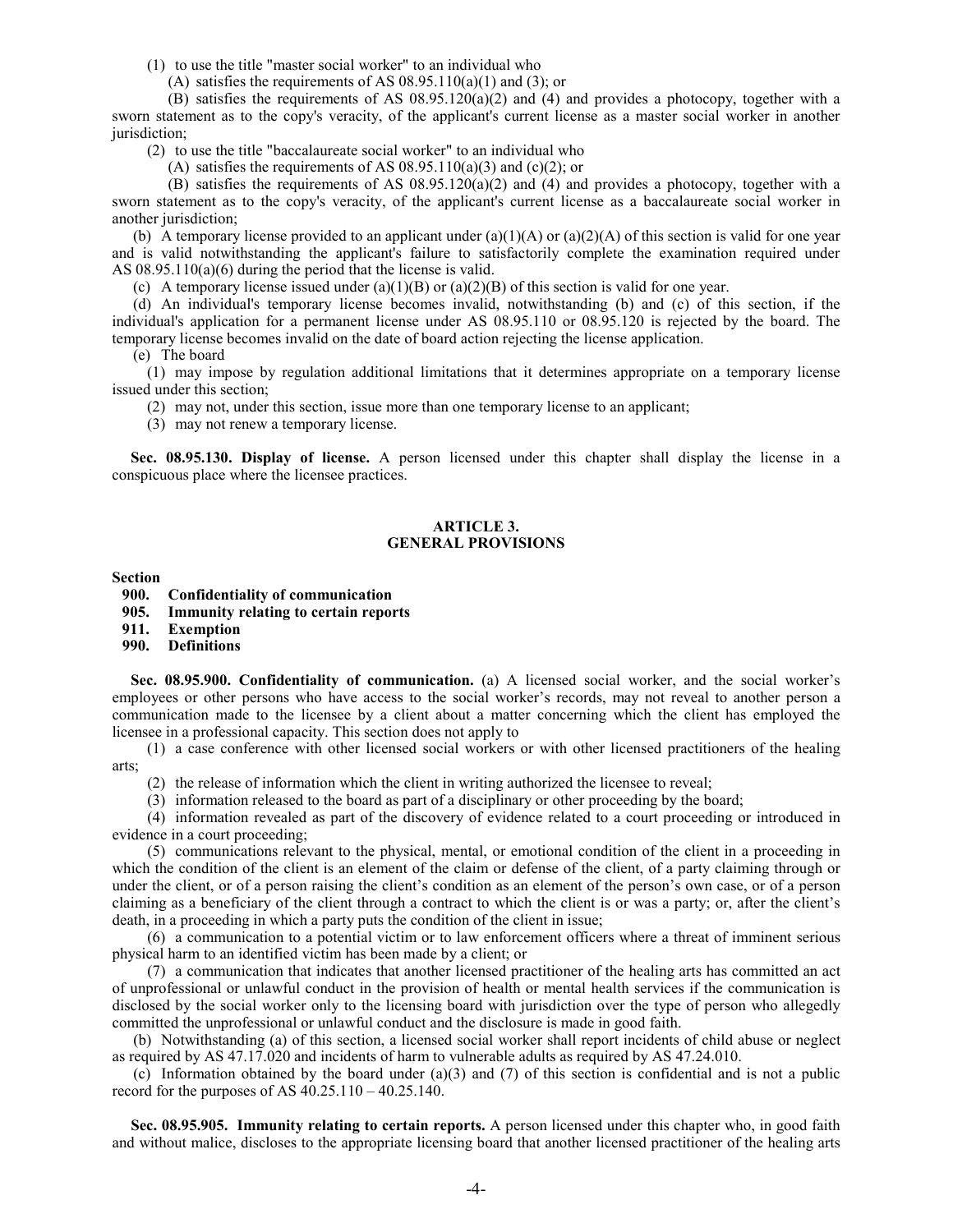has allegedly committed an act of unprofessional or unlawful conduct in the provision of health or mental health services is immune from civil liability arising out of the disclosure.

**Sec. 08.95.911. Exemption.** (a) Notwithstanding AS 08.95.100(b)(1), a person who, on June 30, 2001, was employed or providing services under the title "social worker" may, without obtaining a license under this chapter, continue to use the title "social worker" while the person is employed by the same employer or, if self-employed, while providing the same scope of services, as on June 30, 2001.

(b) The exemption under (a) of this section does not authorize use of the title "social worker" outside the context of the person's employment or self-employment, as applicable.

(c) For purposes of this section, a person who is employed by

(1) the federal government is not considered to have changed employers if the person begins employment with a different agency of the federal government;

(2) the state is not considered to have changed employers if the person begins employment with a different agency of the state;

(3) a municipality is not considered to have changed employers if the person begins employment with a different agency of the municipality.

## **Sec. 08.95.990. Definitions.** In this chapter,

(1) "board" means the Board of Social Work Examiners;

(2) "clinical social work" means the diagnosis of psychiatric disorders and the use of techniques of applied psychotherapy of a nonmedical nature while practicing social work;

(3) "clinical social worker" means a person who practices clinical social work;

(4) "department" means the Department of Commerce, Community, and Economic Development;

(5) "practitioner of the healing arts" has the meaning given in AS 47.17.290;

(6) "social work" means a service in which a special knowledge of social resources, human capabilities, and the part that unconscious motivation plays in determining behavior is directed, through the application of social work principles and methods, at helping individuals to achieve more adequate, satisfying, and productive social adjustments;

(7) "social work principles and methods" include counseling of a nonmedical nature to assist in the treatment of mental and emotional conditions of individuals, families, and groups; providing information and referral services; providing or arranging for the provision of social services; explaining and interpreting the psychosocial aspects in the situations of individuals, families, or groups; helping communities to organize, provide, or improve social and health services; and doing research related to social work.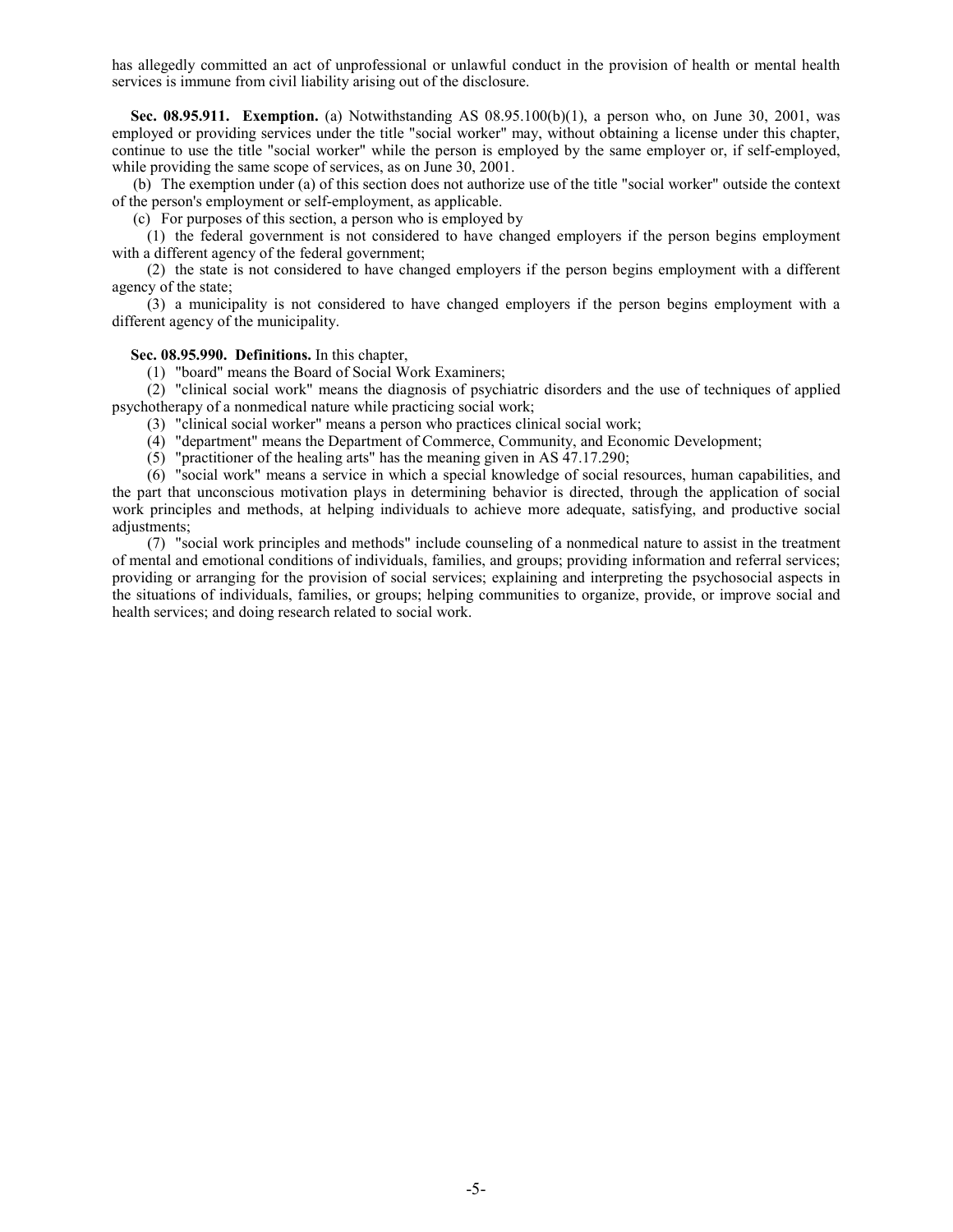### **CHAPTER 18. BOARD OF SOCIAL WORK EXAMINERS.**

**Article**

- **1. Application and Employment Requirements (12 AAC 18.050 – 12 AAC 18.160)**
- **2. License Renewal and Continuing Education (12 AAC 18.200 – 12 AAC 18.230)**
- **3. Teletherapy Practice (12 AAC 18.300 – 12 AAC 18.330)**
- **4. General Provisions (12 AAC 18.930 – 12 AAC 18.990)**

#### **ARTICLE 1. APPLICATION AND EMPLOYMENT REQUIREMENTS.**

**Section**

- **050. (Repealed)**
- **100. Application for license by examination**
- **105. Examination**
- **110. Application for license by credentials**
- **111. Emergency courtesy license**
- **112. Continued competency**
- **115. Supervision of experience for clinical social work license**
- **120. Employment requirement**
- **130. Professional references**
- **140. Reasons for application denial**
- **150. Social worker code of ethics**
- **160. Standards of practice**

**12 AAC 18.050. TRANSITIONAL LICENSE FOR BACCALAUREATE SOCIAL WORKERS.** Repealed 8/29/2003.

**12 AAC 18.100. APPLICATION FOR LICENSE BY EXAMINATION.** (a) An applicant for licensure under this chapter by examination shall submit

(1) a completed and sworn application on a form provided by the department;

(2) the fees required in 12 AAC 02.155;

(3) certified college transcripts documenting all education in social work from a college or university approved by the board;

(4) if applying for licensure as a clinical social worker, verification of having completed the employment and supervision requirements of AS 08.95.110(a)(2) and 12 AAC 18.120;

(5) three professional references as described in AS 08.95.110 and 12 AAC 18.130; and

(6) a sworn statement regarding whether the applicant has ever been convicted of a felony, or has been convicted of a misdemeanor within the five years before the date of application, including a detailed explanation of the circumstances of any conviction.

(b) After the applicant has submitted the application, documents, and fees required in (a) of this section, the board will review the application to determine if the applicant meets the requirements of AS 08.95.110 and (a) of this section.

(c) Once an application is approved by the board, the applicant must sit for the examination within one year from the date of board approval. For good cause shown, the board will, in its discretion, grant a written request from an applicant for an extension of time to sit for the examination.

**Authority:** AS 08.95.030 AS 08.95.110

**12 AAC 18.105. EXAMINATION.** (a) The examination required for licensure by examination under this chapter is the Association of Social Work Boards Examination, sponsored by the Association of Social Work Boards. The examination required for licensure as a

- (1) clinical social worker is the clinical examination;
- (2) master social worker is the intermediate examination; and
- (3) baccalaureate social worker is the basic examination.

(b) To pass the examination, the applicant must achieve at least the minimum scaled score determined by the Association of Social Work Boards as the passing point for that version of the examination.

(c) Repealed 10/14/99.

**Authority:** AS 08.95.030 AS 08.95.110

**12 AAC 18.110. APPLICATION FOR LICENSE BY CREDENTIALS.** An applicant for licensure under this chapter by acceptance of credentials shall submit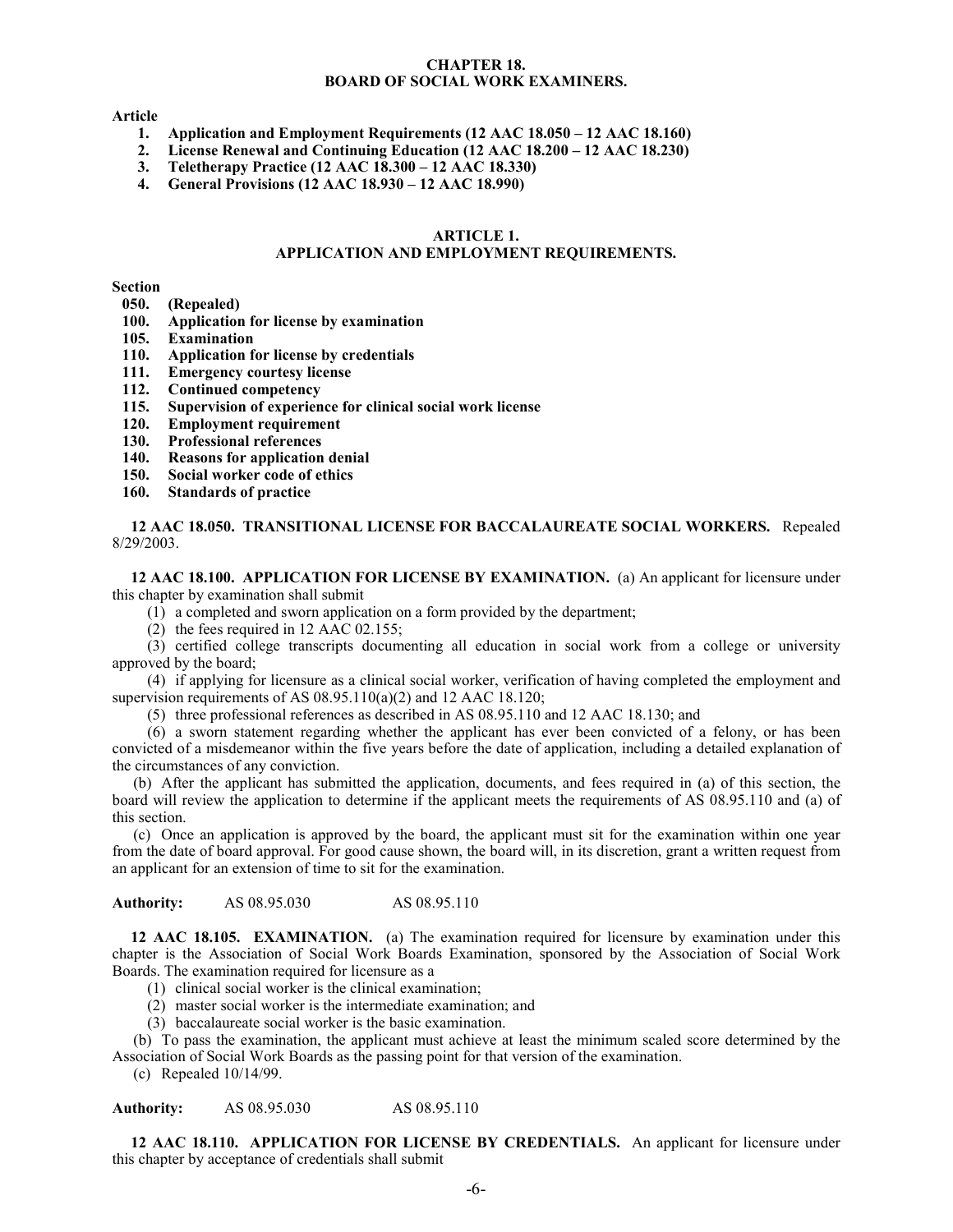(1) a completed and sworn application on a form provided by the department;

(2) the fees required in 12 AAC 02.155;

(3) verification of having completed the continuing competency requirements established in 12 AAC 18.112;

(4) three professional references as described in AS 08.95.120 and 12 AAC 18.130; and

(5) verification of a current similar license in good standing from another licensing jurisdiction, that meets the requirements of AS 08.95.120, including a description of any disciplinary actions taken or pending; the license must be of the same type as that for which the applicant is applying.

**Authority:** AS 08.95.030 AS 08.95.120

**12 AAC 18.111. EMERGENCY COURTESY LICENSE.** (a) In an urgent situation, the board may issue an emergency courtesy license to practice clinical social work to an applicant who has a license in good standing to practice clinical social work in another jurisdiction with licensing requirements at least equivalent to those of this state, and who meets the requirements of this section. The board may limit the scope of a license issued under this section, as appropriate to respond to the urgent situation.

(b) An applicant for an emergency courtesy license under this section must submit to the department a completed application on a form provided by the department. A complete application includes the applicable application and licensing fees established in 12 AAC 02.155, verification of a current license in good standing to practice clinical social work in another state or other jurisdiction, and certification that the applicant is not under investigation in the state or other jurisdiction in which the applicant is licensed.

(c) An emergency courtesy license issued under this section is valid for the period specified by the board and may not exceed 90 consecutive days. An emergency courtesy license may be renewed for one additional period specified by the board, not to exceed 90 consecutive days.

(d) While practicing under an emergency courtesy license issued under this section, the holder of the license must comply with the standards of practice set out in AS 08.95 and this chapter and is subject to discipline for actions taken or omitted while practicing under the emergency courtesy license.

(e) The board may refuse to issue an emergency courtesy license for the same reasons that it may deny, suspend, or revoke a license under AS 08.95.050.

(f) In this section, "urgent situation" means a health crisis that requires increased availability of clinical social workers.

**Authority:** AS 08.01.062 AS 08.95.030 AS 08.95.110

**12 AAC 18.112. CONTINUED COMPETENCY**. Proof of continued competency satisfactory to the board includes

(1) successful passage of the applicable examination in 12 AAC 18.105 within the two years immediately before the application; or

(2) verification of completion within the five years immediately preceding application of

(A) 1,500 hours of work as a social worker while holding a license similar to that for which application has been made; and

(B) the continuing education requirements described in 12 AAC  $18.210(a)(1)$  and (3).

**Authority:** AS 08.95.030 AS 08.95.120

**12 AAC 18.115. SUPERVISION OF EXPERIENCE FOR CLINICAL SOCIAL WORK LICENSE.** (a) To meet the requirements of AS 08.95.110(a)(2), an applicant for a clinical social work license must document at least 100 hours of direct clinical supervision equitably distributed throughout the supervised period. No more than 50 hours required by this subsection may be in group supervision. For good cause shown, the board will, in its discretion, grant a written request from an applicant for an exception to the limitation on the number of group supervision hours.

(b) The board will, in its discretion, approve the supervision of experience of an applicant for a clinical social work license to satisfy the requirements of AS  $08.95.110(a)(2)$  if the clinical supervisor

(1) documents the applicant's supervised experience on a form provided by the department; and

(2) is a clinical social worker, psychologist, or psychiatrist who holds an unrestricted license to practice that profession in this state or other licensing jurisdiction during the period of supervision.

(c) To be accepted by the board,

(1) direct clinical supervision must be provided in face-to-face meetings between the supervisor and the applicant unless the board, for good cause shown, has granted an exception allowing for an alternate form of supervision.

(2) if direct clinical supervision is not provided to the applicant within the applicant's agency of employment, the applicant must provide the board with a written release from the administrator of the applicant's agency for the applicant to be supervised outside the applicant's agency setting; and

(3) the clinical supervisor must be responsible for direct clinical supervision of the applicant within the following content areas:

(A) clinical skills;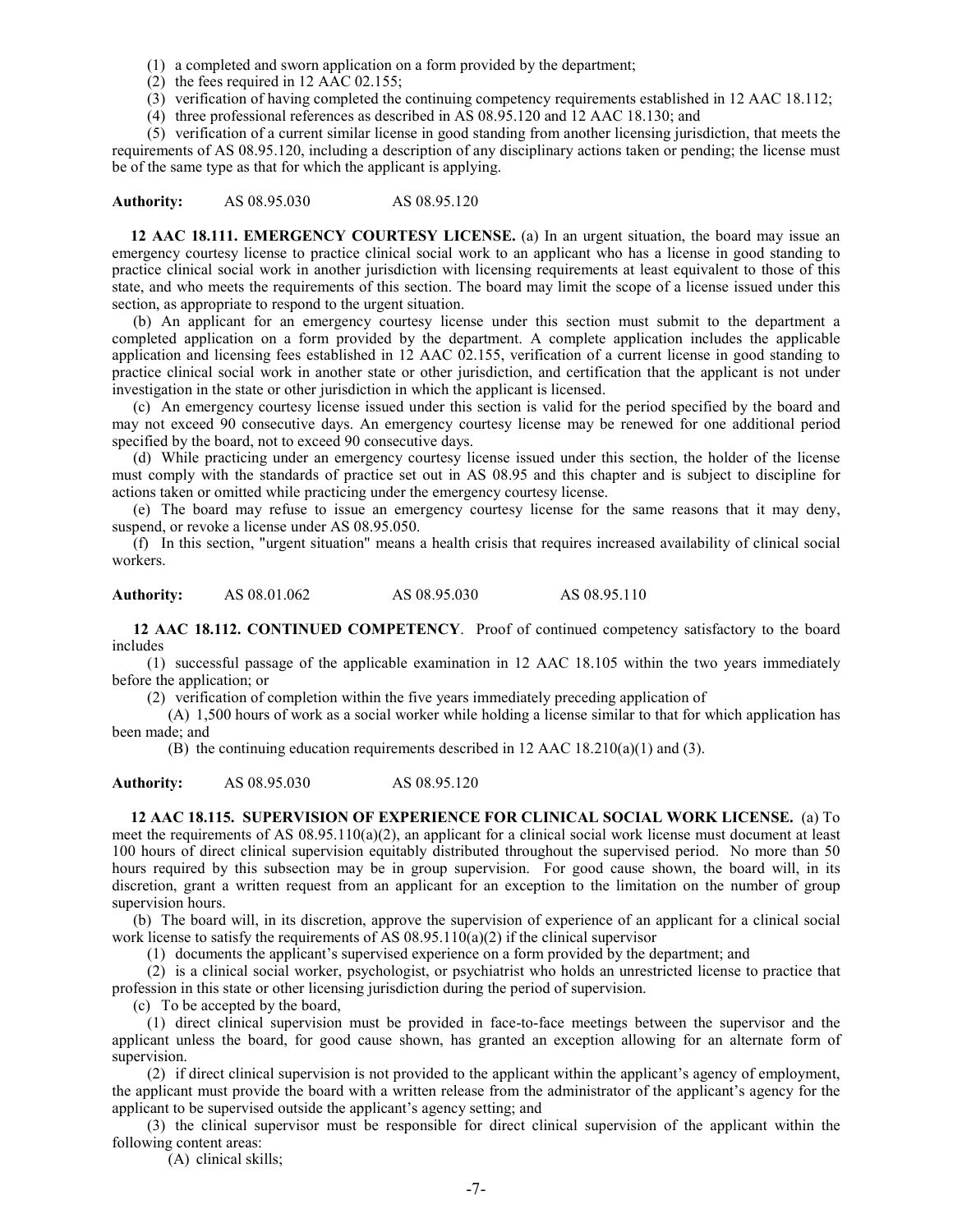- (B) practice management skills;
- (C) skills required for continuing competence;
- (D) development of professional identity;
- (E) ethical practice;
- (F) legal and regulatory requirements.

(d) To receive the exception in (c)(1) of this section, an applicant who practices in a remote location must, before the supervision begins, submit a written request to the board to allow supervision by telephonic or electronic means. The board will approve a request for telephonic or electronic supervision of an applicant who practices in a remote location if the board determines that

(1) approved clinical supervisors are not practicing at, or within a reasonable distance of, that location; or

(2) the approved clinical supervisors practicing at that location cannot provide appropriate supervision because of the supervisor's relationship to the applicant, a possible conflict of interest, or other good cause shown.

(e) For good cause shown to the board's satisfaction, the board will accept an alternate plan of supervision that varies from the requirement of this section, if the applicant

(1) submits the alternate plan in writing to the board; and

(2) receives approval of the alternate plan by the board before the applicant begins the alternate supervised experience.

**Authority:** AS 08.95.030 AS 08.95.110

**12 AAC 18.120. EMPLOYMENT REQUIREMENT.** (a) The employment required for licensure under AS 08.95.110 must be employment in postgraduate clinical social work as an intern in a social work program approved by the board that requires the use of social work principles and methods, as defined in AS 08.95.990, including

- (1) intervention directed at interpersonal interactions;
- (2) intrapsychic dynamics;
- (3) life-support and management issues;
- (4) assessment;
- (5) diagnosis;
- (6) treatment, including psychotherapy and counseling;
- (7) client-centered advocacy;
- (8) consultation; and
- (9) evaluation.

(b) For the purposes of this section, "intern in a social work program" means a person with a master or doctorate degree in social work who is practicing clinical social work for the purpose of satisfying the employment in postgraduate clinical social work requirements of AS 08.95.110(a)(2) under the supervision of a person who meets the requirements of AS  $08.95.110(a)(2)$ .

**Authority:** AS 08.95.030 AS 08.95.110

**12 AAC 18.130. PROFESSIONAL REFERENCES.** (a) Except for references from current or former employers required under AS 08.95.110 or AS 08.95.120, an applicant for licensure under this chapter must submit references that meet the requirements in(b) of this section.

(b) A letter of professional reference required for licensure under this chapter will be considered by the board only if the person providing the reference is a

- (1) master's or doctorate degree social worker;
- (2) licensed psychological associate, clinical psychologist, or physician specializing in psychiatry;
- (3) repealed 10/15/99;
- (4) licensed medical or osteopathic physician;
- (5) licensed advanced nurse practitioner with a specialty area of practice in mental health;
- (6) licensed registered nurse with a master's degree in psychiatric nursing;
- (7) licensed marriage and family therapist; or
- (8) licensed professional counselor.

**Authority:** AS 08.95.030 AS 08.95.110

**12 AAC 18.140. REASONS FOR APPLICATION DENIAL.** (a) The board will, in its discretion, deny an application for a license under AS 08.95.110 if the board finds that the applicant's history of felony or misdemeanor convictions make the applicant unfit for the license. The board will consider the number and recency of any convictions and the relationship those convictions may have to licensure under AS 08.95.110.

(b) Notwithstanding (a) of this section, a person who has been convicted of a felony crime against a person described in AS 11.41 within the ten years before the date of application, is unfit for licensure under AS 08.95.110, and that person's application for licensure under AS 08.95.110 will be denied.

(c) The board will deny an application for licensure under AS 08.95 if the board determines that the applicant provided false or misleading statements or information on the application that relates to the applicant's qualifications for licensure under AS 08.95.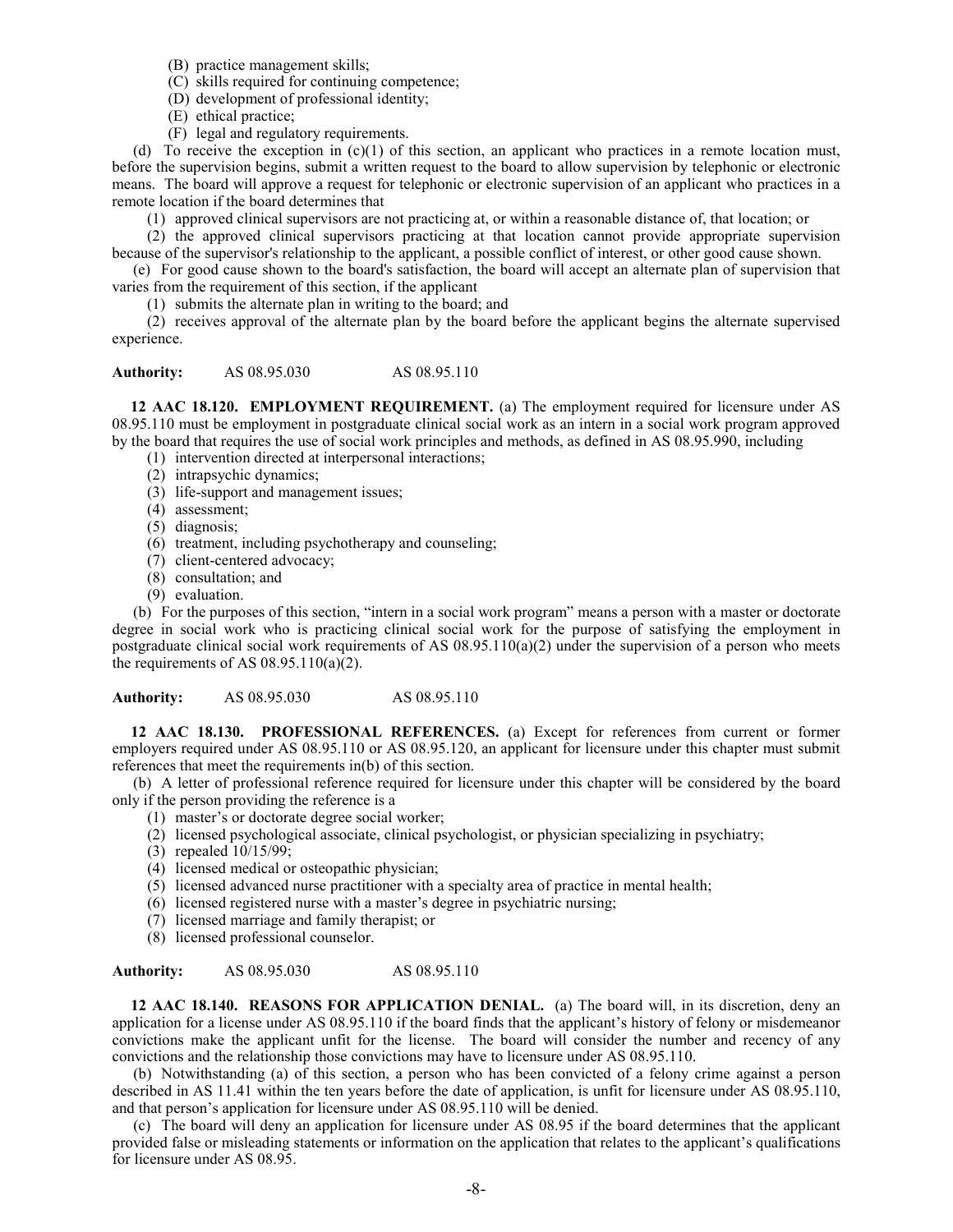**Authority:** AS 08.95.030 AS 08.95.110

**12 AAC 18.150. SOCIAL WORKER CODE OF ETHICS.** A social worker licensed in this state shall adhere to the code of ethics adopted by the board under this section. The board adopts by reference the *Code of Ethics of the National Association of Social Workers, Inc.,* 2008 edition, as the code of ethics for social workers licensed in this state.

**Authority:** AS 08.95.030 AS 08.95.110

**Editor's note**: A copy of the *Code of Ethics* adopted in 12 AAC 18.150 is available for inspection at the Department of Commerce, Community, and Economic Development, Division of Corporations, Business and Professional Licensing, Juneau, Alaska, or may be obtained from the National Association of Social Workers, Inc., 750 1st Street, NE, Washington, DC 20002-4241; Phone: (800) 638-8799; website: www.socialworkers.org; or from the Alaska Chapter of the National Association of Social Workers at its website at www.naswak.org.

**12 AAC 18.160. STANDARDS OF PRACTICE.** A social worker licensed in this state shall adhere to the standards of practice adopted by the board under this section. The board adopts by reference the *Model Social Work Practice Act Model Law Task Force, 1996 – 1997, with amendments, 1998 – 2012, with amendments, 2013 – 2015, with amendments, 2018, and the Model Regulatory Standards for Technology and Social Work Practice ASWB International Technology Task Force, 2013 – 2014* published by the Association of Social Work Boards, as the standards of practice for social workers licensed in this state.

## **Authority:** AS 08.95.030

**Editor's note:** A copy of the *Model Social Work Practice Act* and the *Model Regulatory Standards for Technology and Social Work Practice* adopted in 12 AAC 18.160 is available for inspection at the Department of Commerce, Community, and Economic Development, Division of Corporations, Business and Professional Licensing, Juneau, Alaska, or may be obtained from the Association of Social Work Boards, 400 Southridge Parkway, Suite B, Culpeper, VA 22701-3791, phone: (800) 225-6880, fax: (540) 829-0562, or websites at https://www.aswb.org/wp-content/uploads/2013/10/Model\_law.pdf and https://www.aswb.org/wpcontent/uploads/2015/03/ASWB-Model-Regulatory-Standards-for-Technology-and-Social-Work-Practice.pdf.

#### **ARTICLE 2.**

# **LICENSE RENEWAL AND CONTINUING EDUCATION.**

#### **Section**

- **200. License renewal requirements**
- **210. Continuing education requirement**
- **220. Approved continuing education activities**
- **230. Audit of continuing education requirements**

**12 AAC 18.200. LICENSE RENEWAL REQUIREMENTS.** An applicant for renewal of a license under this chapter shall

- (1) complete a sworn renewal application on a form provided by the department;
- (2) pay the license renewal fee established in 12 AAC 02.155; and

(3) submit a sworn statement of the continuing education contact hours completed during the concluding licensing period, which must include the following information, if applicable, for each course, seminar, or workshop:

- (A) the name of the sponsoring organization;
- (B) the location of the course, seminar, or workshop;
- (C) the title or a brief description of the course, seminar, or workshop;
- (D) the principal instructor;
- (E) the dates of attendance;
- (F) the titles, issues, and dates of publications or presentations; and
- (G) the number of continuing education contact hours claimed.

**Authority:** AS 08.95.030 AS 08.95.040

**12 AAC 18.210. CONTINUING EDUCATION REQUIREMENT.** (a) For the first biennial renewal of a person's social worker license, an applicant for renewal shall document completion of 45 contact hours of continuing education activities acceptable to the board that were earned during the two years before the expiration date of the person's license that included a minimum of

(1) six contact hours in substance abuse education;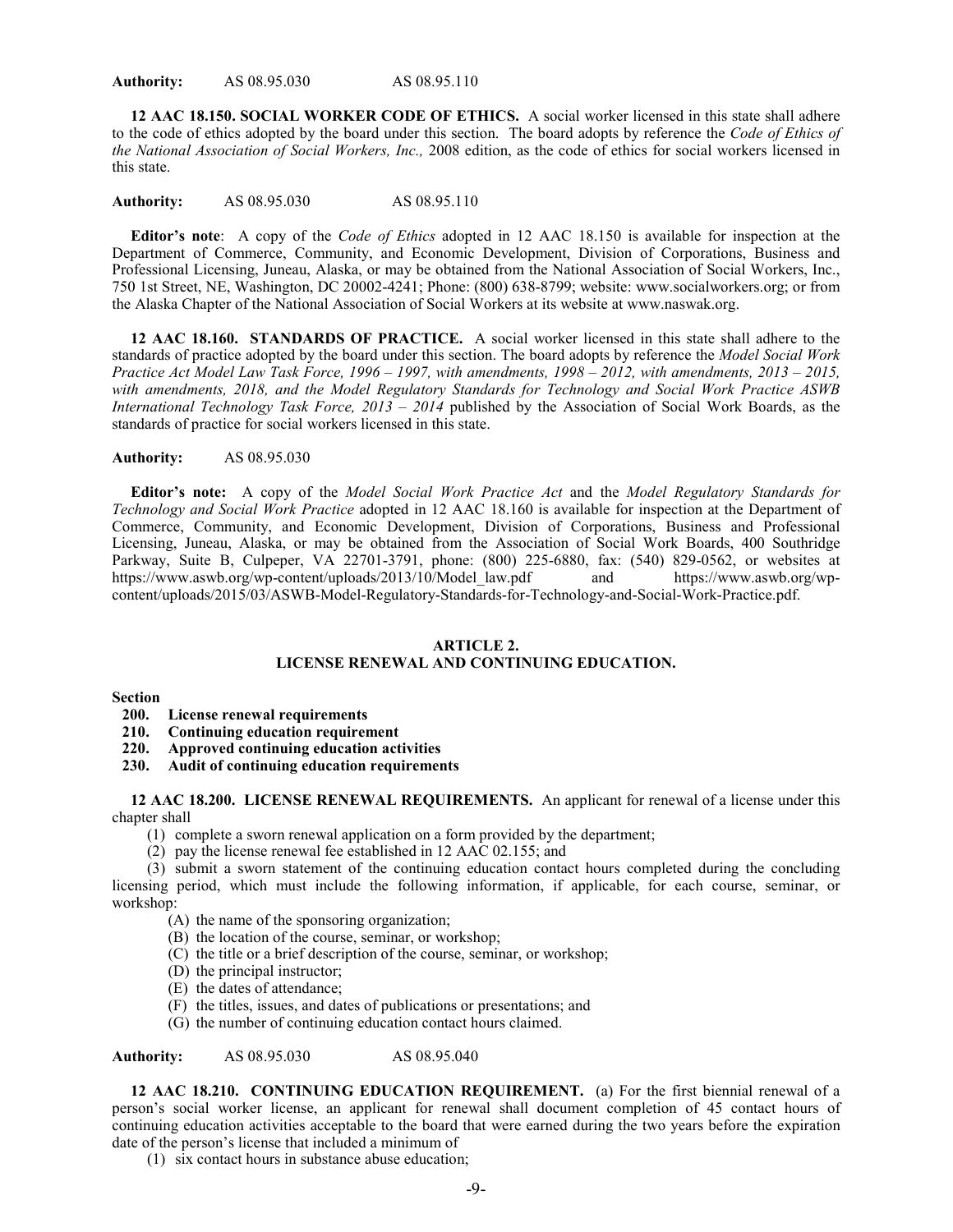(2) six contact hours in cross-cultural education relating to Alaska Natives;

(3) three contact hours in professional ethics; and

(4) three contact hours in teletherapy practice.

(b) After a person's first biennial renewal of a social worker license, an applicant for renewal shall document completion of 45 contact hours of continuing education activities acceptable to the board that were earned during that licensing period and included a minimum of

(1) six contact hours in substance abuse education;

(2) six contact hours in cross-cultural education, of which three hours include issues relating to Alaska Natives;

(3) three contact hours in professional ethics; and

(4) three contact hours in teletherapy practice.

(c) For purposes of this section,

(1) one "contact hour" equals a minimum of 50 minutes of classroom instruction between instructor and participant;

(2) one academic semester credit equals 15 contact hours;

(3) one academic quarter credit equals 10 contact hours;

(4) "relating to Alaska Natives" means a structured educational experience such as a course, lecture, workshop, or other organized training that focuses on the indigenous peoples of Alaska as it applies to social work practices; and

(5) "teletherapy practice" means the use of audio, video, or data communications to perform functions or practices within the training required for licensure under AS 08.95 and this chapter and while physically separated from a client.

(d) Only hours of actual attendance during which instruction was given will be accepted as continuing education contact hours earned from an academic course that is audited by the licensee, and the total number of contact hours earned may not exceed the academic credit hours offered for that course.

(e) Not more than 12 contact hours of continuing education activities required under this section may be completed in one day.

(f) An applicant for renewal under this section may receive up to three hours of professional ethics continuing education credit under (a)(3) or (b)(3) of this section once every biennial licensing period for each 150 minutes of attendance at a regularly scheduled board meeting.

**Authority:** AS 08.95.030 AS 08.95.040

**12 AAC 18.220. APPROVED CONTINUING EDUCATION ACTIVITIES.** (a) To be accepted by the board, continuing education must contribute directly to the professional competency of a social worker and must be directly related to the skills and knowledge required to implement social work principles and methods as defined in AS 08.95.990.

(b) The following continuing education activities are acceptable if they are related to social work in accordance with (a) of this section:

(1) postgraduate courses in social work given by an academic institution, either audited or for credit;

(2) courses offered by or certified by the Association of Social Work Boards;

(3) courses offered by or certified by the National Association of Social Workers or any state chapter of the National Association of Social Workers;

(4) courses offered by a program accredited by the Council on Social Work Education;

(5) seminars, workshops, or mini-courses offered by professional organizations;

(6) cross-disciplinary courses, seminars, or workshops in the fields of medicine, law, behavioral sciences, or other disciplines;

(7) other courses not covered under (1) - (6) of this subsection that are specifically preapproved by the board, up to a maximum of 15 contact hours;

(8) first-time preparation and presentation of a social work course, seminar, or workshop, up to a maximum of 10 contact hours allocated among all social workers and other professionals involved; and

(9) first-time presentation or publication of an article or book chapter related to the practice of social work that was presented at a state or national association meeting or published by a publisher recognized by the profession, up to a maximum of 10 contact hours allocated among all social workers and other professionals involved.

(c) Hours spent in job orientation may not be accepted as continuing education contact hours.

**Authority:** AS 08.95.030 AS 08.95.040

**12 AAC 18.230. AUDIT OF CONTINUING EDUCATION REQUIREMENTS.** (a) After each renewal period the board will, in its discretion, audit renewal applications to monitor compliance with the continuing education requirements of this chapter.

(b) A licensee selected for audit shall, within 30 days from the date of notification, submit documentation to verify completion of the contact hours claimed under 12 AAC 18.210.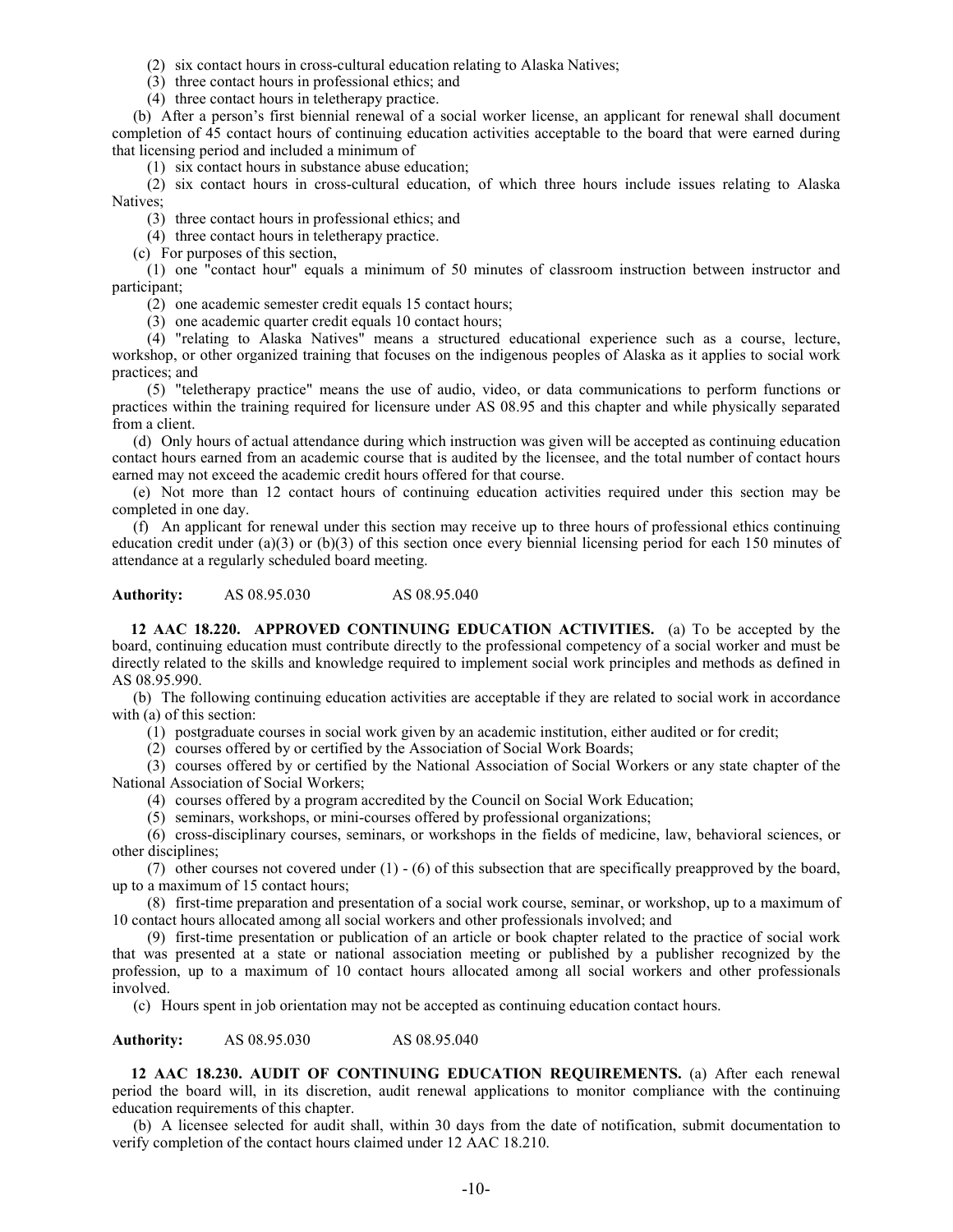(c) An applicant for renewal is responsible for maintaining adequate and detailed records of all continuing education hours claimed and shall make them available to the board upon request under this section. Records must be retained for three years after the date the continuing education hours were earned.

**Authority:** AS 08.95.030 AS 08.95.040

#### **ARTICLE 3. TELETHERAPY PRACTICE.**

**Section**

**300. Requirements to practice teletherapy**

- **310. Scope of teletherapy practice**
- **320. Providing teletherapy**
- **330. Safety and confidentiality of communications**

**12 AAC 18.300. REQUIREMENTS TO PRACTICE TELETHERAPY.** A licensee may provide professional services under AS 08.95 through audio, video, or data communications when physically separated from the client, if the licensee is licensed under AS 08.95 and in good standing with the board.

**Authority:** AS 08.95.030 AS 08.95.050

**12 AAC 18.310. SCOPE OF TELETHERAPY PRACTICE.** The practice of teletherapy under this chapter includes functions or practices that are within the training required for licensure under AS 08.95 and this chapter.

**Authority:** AS 08.95.030 AS 08.95.050

**12 AAC 18.320. PROVIDING TELETHERAPY.** (a) Before providing teletherapy, a licensee shall determine that the client is intellectually, emotionally, and physically capable of using the technology and that the technology is appropriate for the needs of the client.

(b) If a licensee or client determines teletherapy is not appropriate, the licensee shall refer the client to a clinician local to the client for in-person services if available. If the client refuses referral, the licensee shall document the reasons for continuing to provide teletherapy.

(c) For each teletherapy session, a licensee shall verify the client's identity and record the client's identity in the client's file.

**Authority:** AS 08.95.030 AS 08.95.050

**12 AAC 18.330. SAFETY AND CONFIDENTIALITY OF COMMUNICATIONS.** (a) A licensee shall advise each client about the risks of exchanging information by electronic communication and provide a disclaimer of the need to maintain confidentiality when communicating through electronic communication. Electronic communications are part of the client record; copies must be kept in a file maintained by the licensee in independent practices or within the licensee's agency record keeping policies.

(b) A licensee shall discourage a client from texting personal information. A licensee shall provide a disclaimer about the confidentiality risks when exchanging text messages. Text messages are considered a part of the client record; copies must be kept in a file maintained by the licensee.

(c) A licensee's online scheduling and billing software must be encrypted and secure.

(d) A licensee shall avoid unwanted interruptions during synchronous teletherapy sessions.

**Authority:** AS 08.95.030 AS 08.95.050

#### **ARTICLE 4. GENERAL PROVISIONS.**

**Section**

- **930. Student in a social work program under AS 08.95.100(a)(2)**
- **940. Board member absences**
- **990. Definitions**

**12 AAC 18.930. STUDENT IN A SOCIAL WORK PROGRAM UNDER AS 08.95.100(a)(2).** (a) For the purposes of AS 08.95.100(a)(2), "student in a social work program approved by the board" includes

(1) a student enrolled in a social work degree program at a college or university approved by the board; and

(2) an "intern in a social work program" as defined in 12 AAC 18.120.